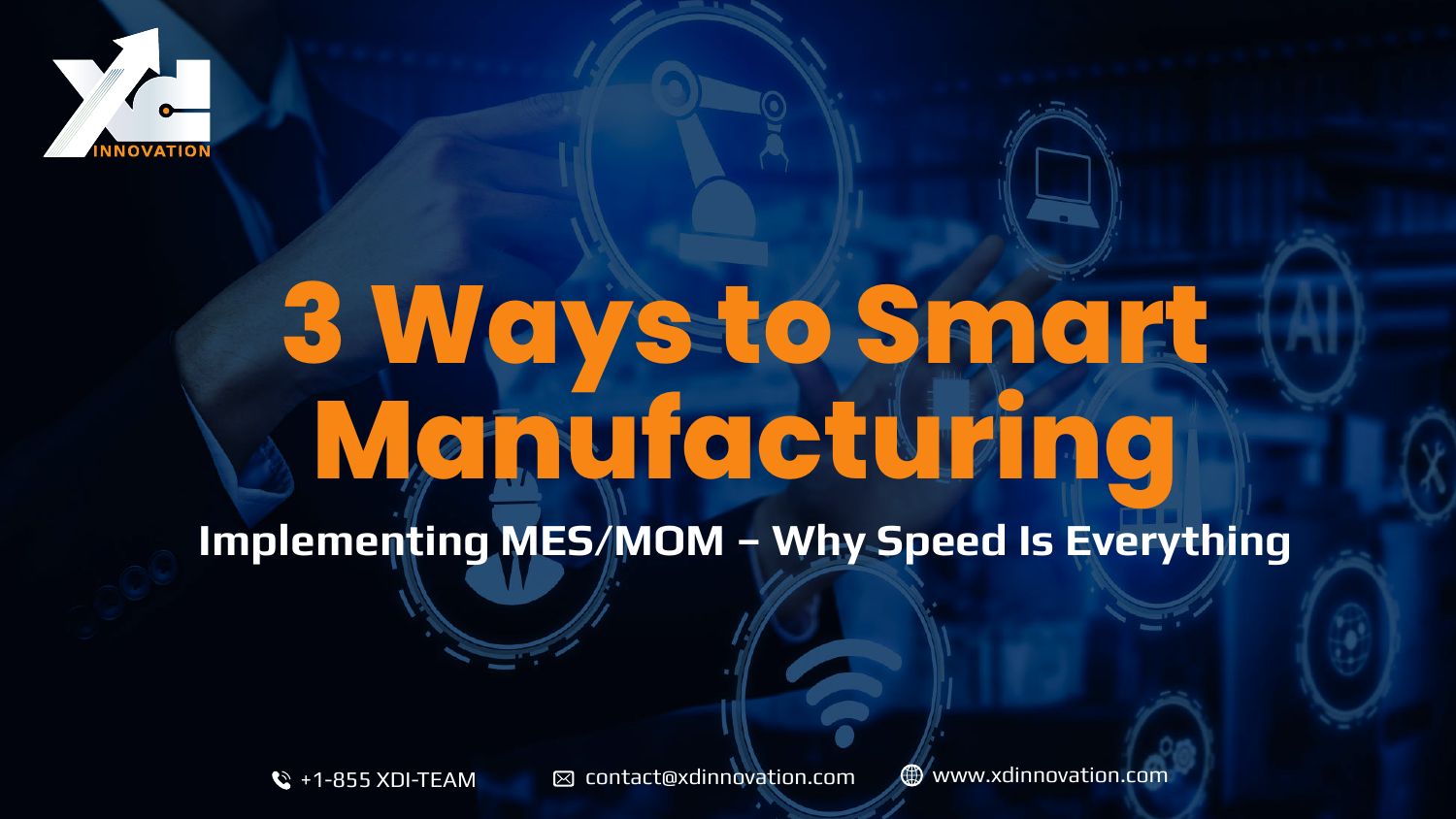Agile is not a methodology deployed on a project

Well at least not only, but it is a mindset, it is a culture voiced from the Top Floor to the Shop Floor

No matter how detailed and solid your Agile Methodology or Process is, if the people executing it don't nurture the appropriate culture, your projects will fail.

Culture Eats Strategy For Breakfast! Said the great Peter Drucker

Many companies have switched their old approach of Software delivery from a traditional waterfall approach towards an agile methodology. Why is this transformation happening?

Here are a couple of reasons why agile has an edge over the traditional methods of software development.

# PETER DRUCKE

American Businessman  $(1909 - 2005)$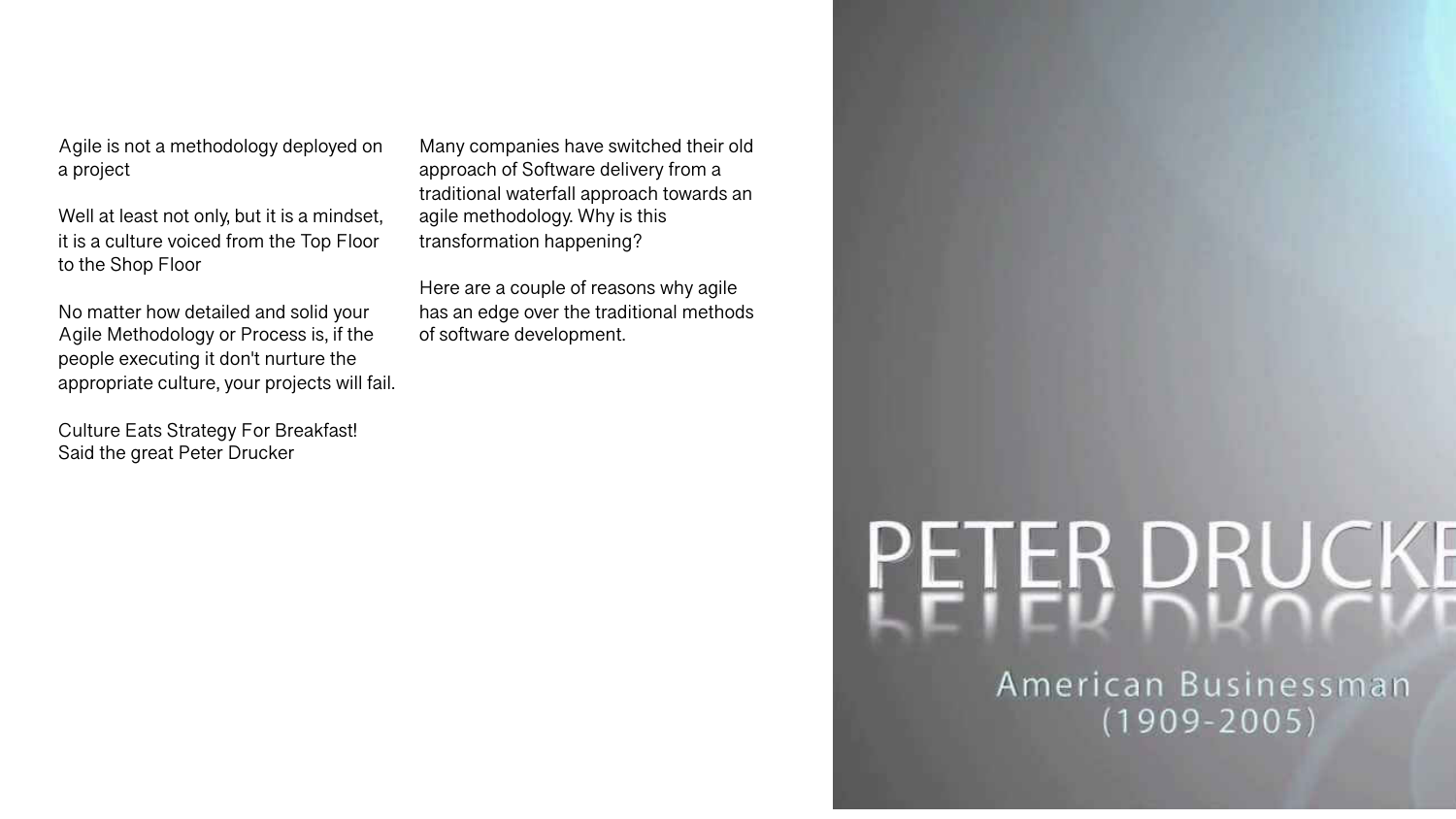## **Smart Manufacturing - Allowing for mistakes & learnings**

Using traditional methods, there is hardly any room for errors and even less room to take advantage of any opportunities.

Agile utilizes short term sprints and iterations, space for mistakes and the ability to capture opportunities for quality development and updates is engineered into the methodology. Software development is characterized with: short development life cycles, and constantly changing demands from the end users, the ability to be flexible is the greatest benefit to any software development team.

Real time progress monitoring through system demos ensures a system that can continuously update with changing requirements and demands.

#### **Smart Manufacturing Collaboration**

The days where people worked in functional silos are over.

Collaboration is one of the most essential components of all modern project management strategies. It has become the means to an end in every stage and industry. Agile is one of the most effective ways for an organization to foster collaboration.

Between stand-up meetings, sprint planning, and closing sprint meetings, Agile encourages collaboration at every level. This teamwork creates an efficient and enjoyable workplace and generates value through leveraging individual strengths and ideas.

#### **Communication**

Consistent feedback from stakeholders is critical to the Agile methodology throughout the entire development lifecycle. This ability allows user stories to be leveraged to the software developers' advantage.

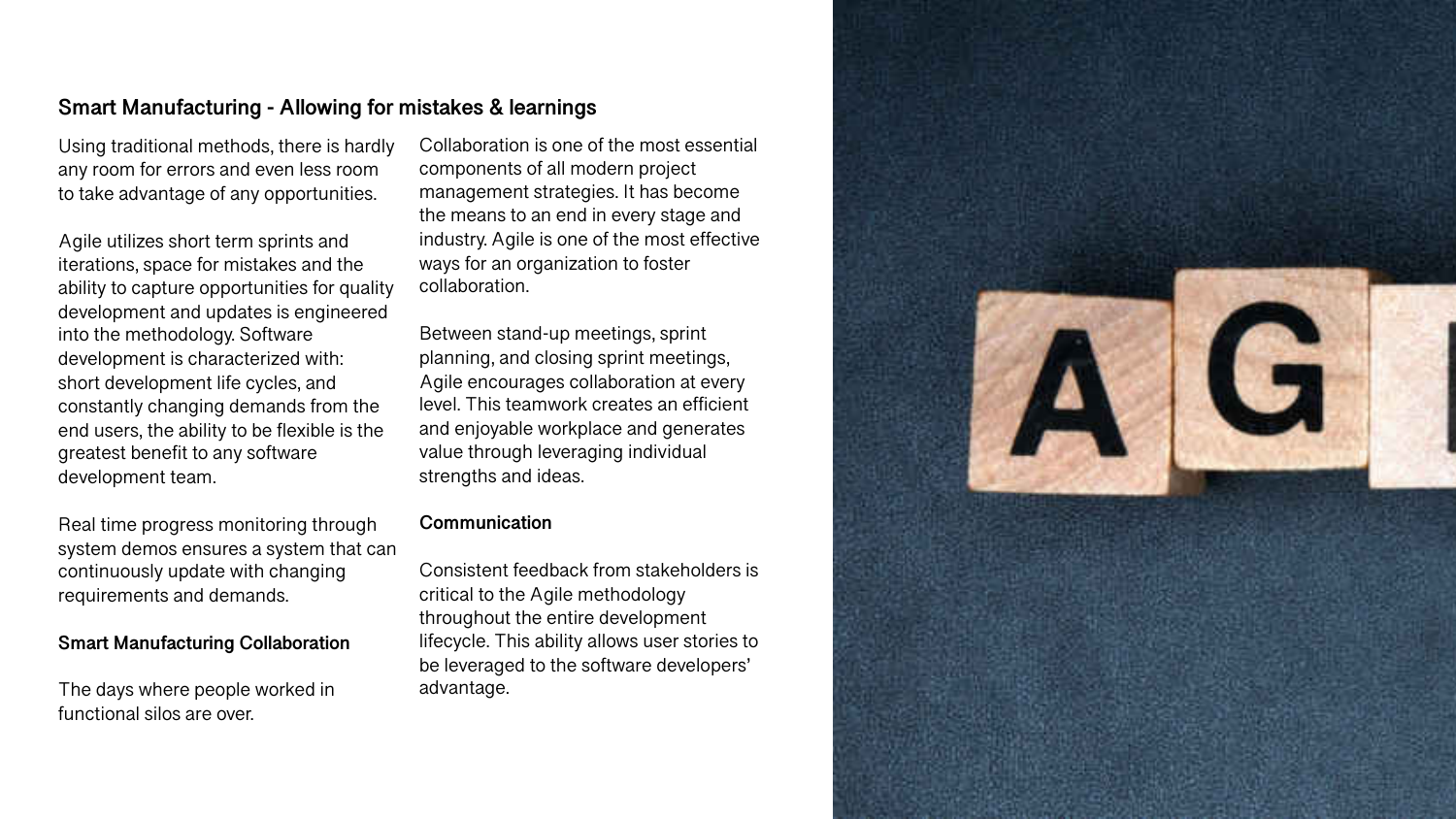

Tasks can change throughout the process, eliminating useless features and capitalizing on the most favored ones.

Explicit stakeholder feedback and feedback within teams benefit collaborative software approaches and allows teams to avoid silos.

#### **Outcome focused**

The goal of any development team is to be results-oriented and value-driven.

Utilization of Agile tracks and records each achievement, and determines what was effective in each sprint and what was not, rather than solely the end result.

These inspect and adapt sessions are not only an effective software approach for delivering projects but also encourages continuous improvement and adjustments for future projects in a results-oriented way.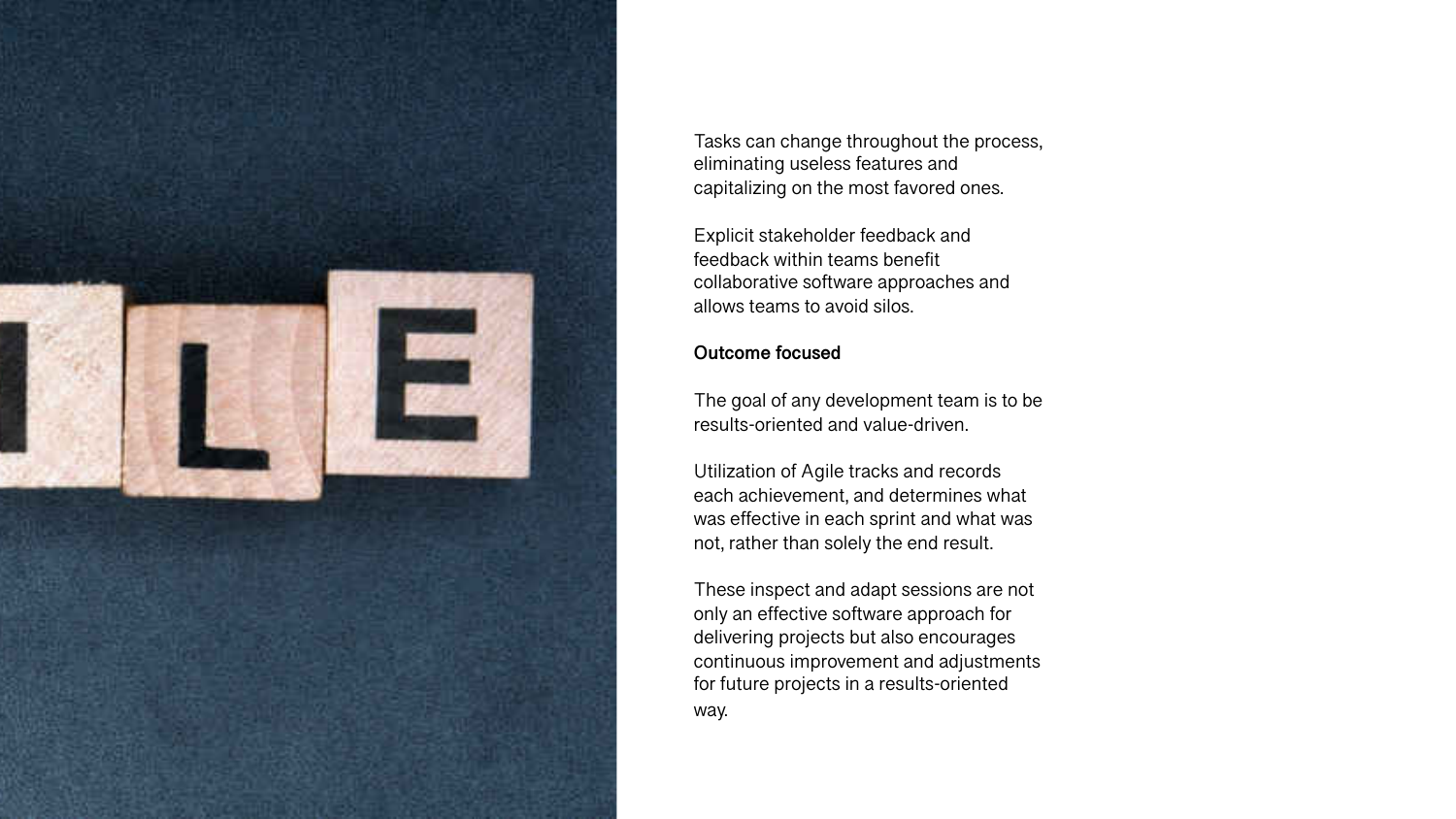# **But why do so many Agile projects fail?**

But, why do so many struggle with this approach?

Because it's treated as an abdicated Tylenol rather than investing in your Wellness! Handing it to a big software vendor and at times an even bigger Systems Integrator may look good in front of the senior management and allow you to feel safe for a while in assigning the problem to an outside party.

But they're all protecting their margin downside!

It starts and it ends with people taking responsibility and an attitude of "not on my watch"It's a culture embedded in the program and so too is an Agile approach. It's a culture, it's a mindset. Never just a methodology!

#### **So what makes Agile not work?**

It starts by recognizing the potential people pitfalls:

**More haste, less speed** - putting unnecessary urgency on something creates too many shortcuts to both the detriment of the organizational goals and customer-centric fundamentals **Stop blaming, stop judging and start solving** - it's easy to criticize, it's easy to remain in cyclical, non-change mode. when venturing to the "promised land" that's much more that can go wrong than there is right. So yes it's safe to stay where you are, but standing still while the world moves forward will sooner or later mean your demise

**Do you really know where you want to end up?** - Most start out with some vague outcome in terms of end results and outcomes. How will your people be at the end and what results will be delivered? **Ensure everyone understands what it takes to deliver** - times I see projects meandering, wasting time without a regard for how much each minute, each hour costs the company. A focus on return on that time & cost spent is essential to keep team members astute to productivity

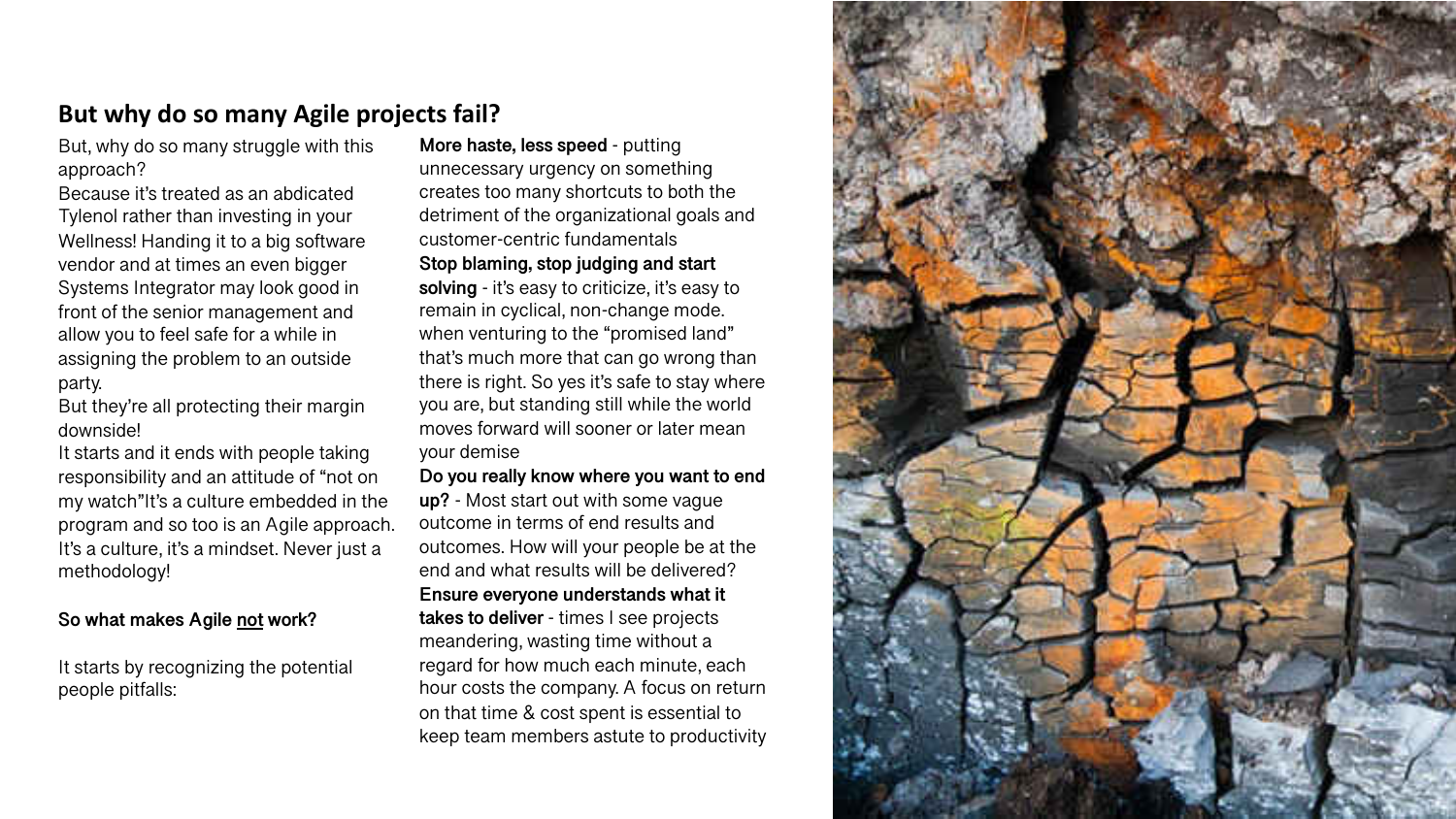# **So What Makes Agile Work?**

# **1. Knowing where you want to be**

It has to start with knowing where you want to end up and communicating this clearly to everyone involved.

People confuse process with the purpose.

They confuse output with outcome.

It's like saying: "I want to see a doctor to get a prescription" That's not your aim!

You are going to the doctor to be healed and to feel better. That's your goal getting medication is just part of the process!

A project goal should be tied to a higher purpose, such as:

- increasing sales
- cutting costs
- increasing safety
- helping your people

#### **2. Knowing what it costs, minute by minute**

Look at the cost of the project, across hardware, software and people time. Ensure everyone understands that each minute adds up and you're looking for output and before too long, outcomes. Keep everyone focused on urgency, not panic nor just speed to the detriment of all else.

#### **3. Culture**

As the great Peter Drucker said "Culture eats Strategy for Breakfast". Agile is a mindset, a culture, not just a methodology. For us there are 5 words we'd associate with an Agile culture to drive a MES/MOM success:

**Empathy** - understanding each individual involved in and affected by the program has a viewpoint and motivation. Each one needs consideration to varying degrees in order to see that goal is achieved